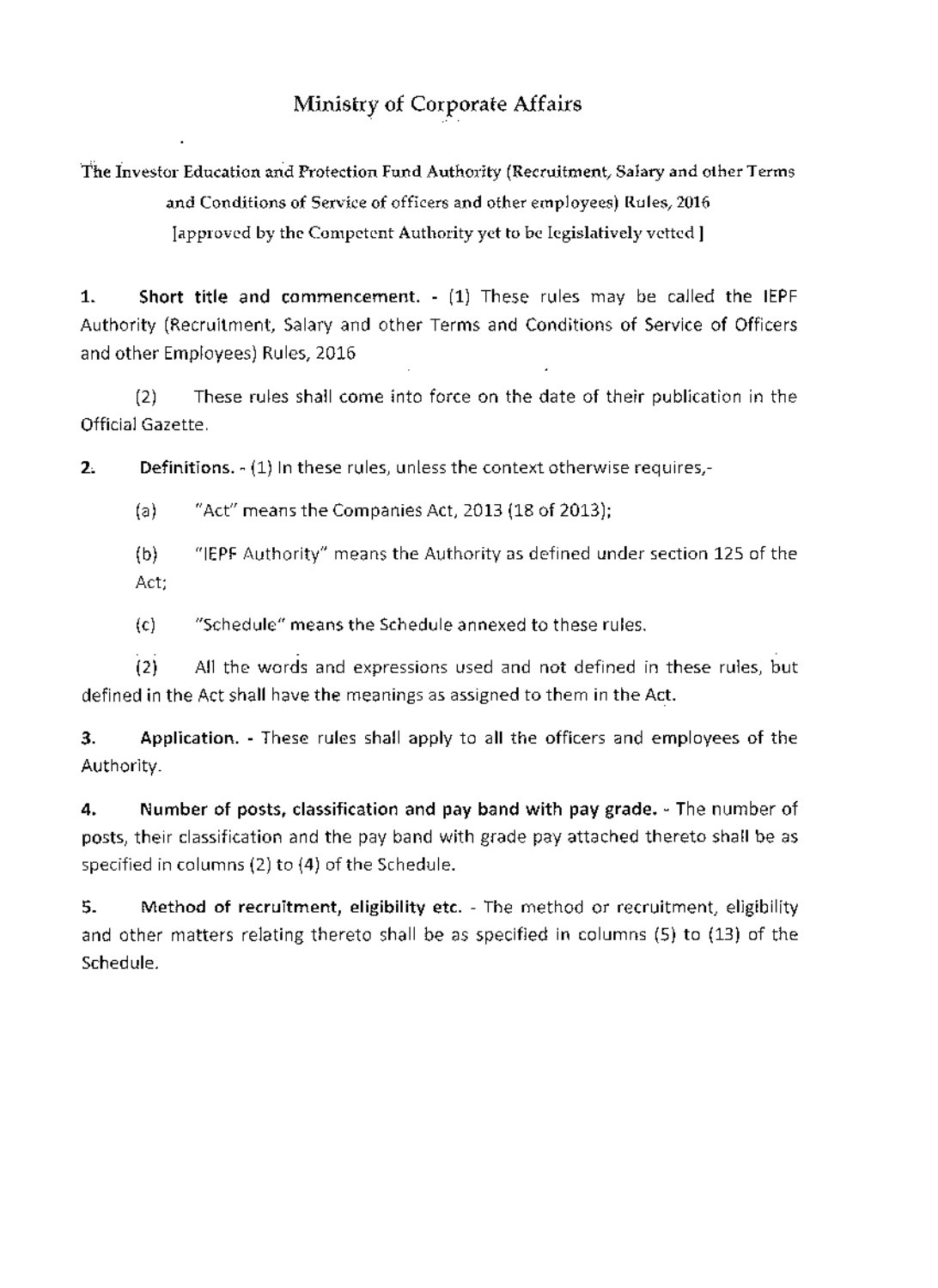6. Procedure for appointment on deputation. - The following procedure shall be followed for making appointment on deputation to posts wherever prescribed in the Schedule:

(1) The IEPF Authority shall invite applications for these posts.

(2) The selection committee for evaluating the applications received under Sub-Rule 1 above shall be constituted as per column 12 of the schedule.

7. Period of deputation. - The period of deputation, including the period of deputation in another ex-cadre post held immediately preceding this appointment in the same or some other organization or department of the Central Government, shall be three years from the date of beginning of the deputation for the posts carrying grade pay below Rs. 6600 and shall be five years for the posts carrying grade pay of Rs. 8700 or above. The period of deputation may be extended as per extant instruction of the Department of Personnel & Training issued in this regard.

(2) The applicant for deputation should not have attained the age of fifty six years on the last date of receipt of applications. The instructions issued by Department of Personnel and Training shall be applicable to officers and staff serving on deputation basis to the IEPF Authority

8. Conditions of service. - The conditions of service of the officers and employees of the Authority including in matters of pay, allowances and leave shall be regulated in accordance with such rules and regulations as are as the extant time applicable to the officers and employees of the corresponding scale of pay of the Central Government.

9. Accommodation. - The officers and employees of the IEPF Authority shall have the option of claiming House Rent Allowance in accordance with the rate prescribed by the Central Government as applicable to officers and employees of the corresponding scales of pay of the Central Government:

Provided that they shall not be eligible for House Rent Allowance in case they are declared eligible for general pool residential accommodation and occupy such a Government accommodation allotted to them.

10. Disciplinary Proceedings. - The modalities of disciplinary proceedings against the officers and employees of the Authority shall be notified by the CEO IEPF Authority as

ŀ.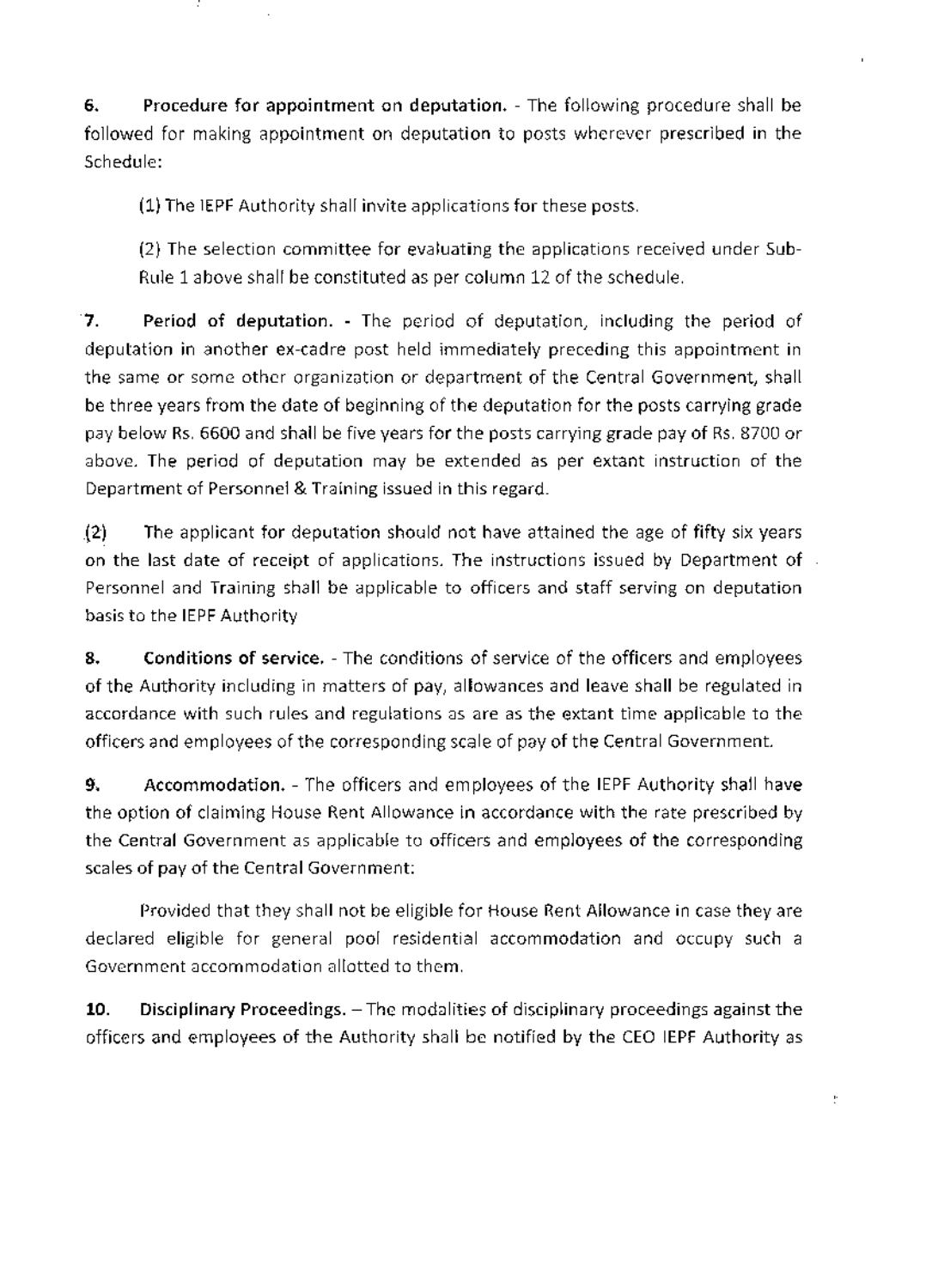per rules and regulations applicable to officers and employees of the corresponding scales of pay of the Central Government.

**11. Disqualification.** - No person-

 $\mathbb{R}^2$ 

 $(i)$  who has entered or contracted a marriage with a person having a spouse living, or

(ii) who, having a spouse living , has entered into or contracted a marriage with any person,

Shall be eligible for appointment to the said posts:

Provided that the Central Government may, if satisfied that such marriage is permissible under the personal law applicable to such person and the other party to the marriage and that there are other grounds for so doing, exempt any person from the operation of this **rule.** 

**12. Power to relax.** - Where the Central Government is of the opinion that it is necessary or expedient to do so, it may, by order and for reasons to be recorded in writing, relax any of the provisions of these rules with respect to any class or category of persons.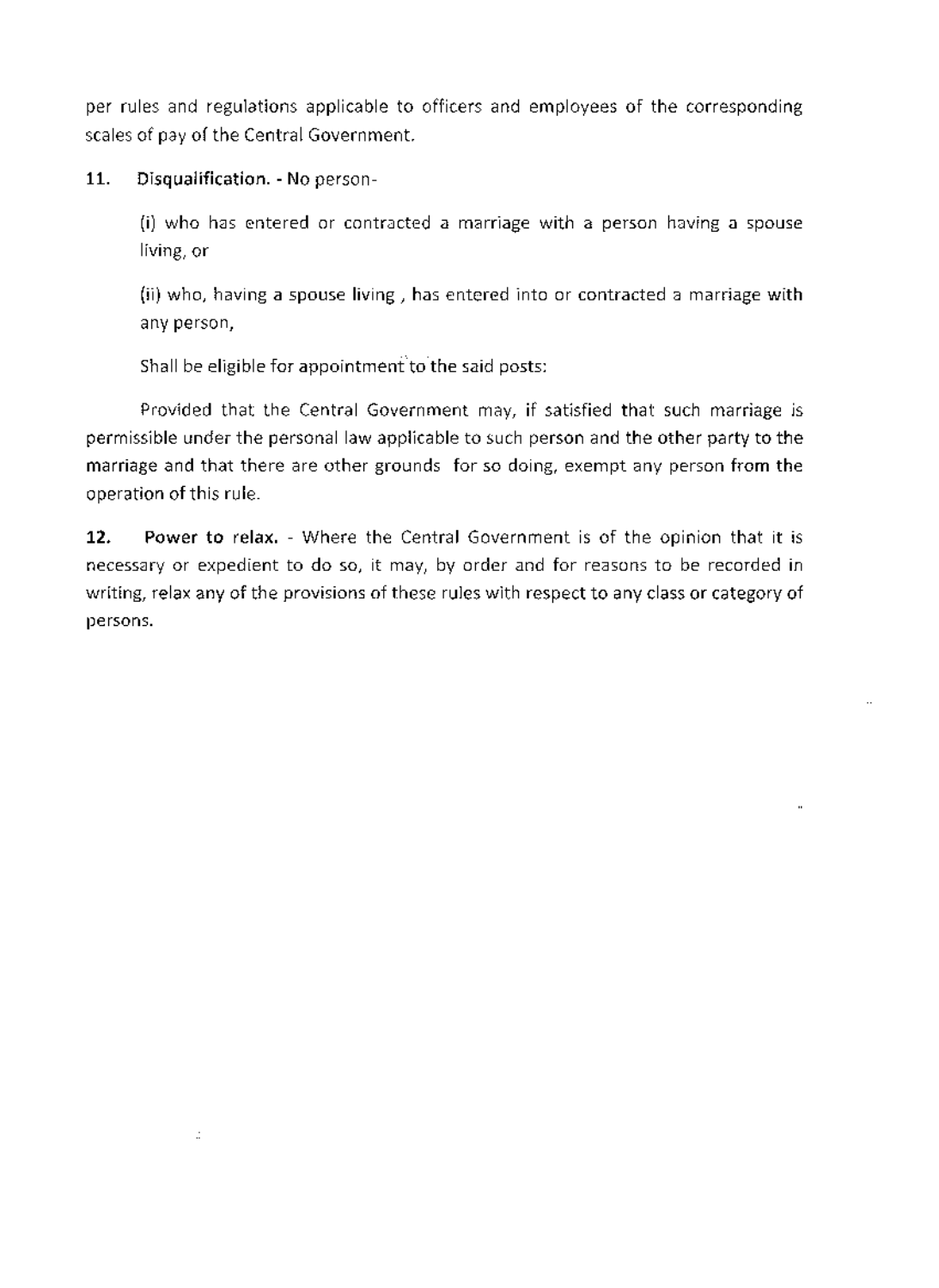|                                                     |                                                                         |                   |                                                                                                                           |                                                              |                                     | Schedule                                                                                           |                                                                                                                                                       |                                   |                                                                                                                                                                                                        |                                                                                                                                                                                                                                      |                                                                                                                                                                                                   |                                                                                         |
|-----------------------------------------------------|-------------------------------------------------------------------------|-------------------|---------------------------------------------------------------------------------------------------------------------------|--------------------------------------------------------------|-------------------------------------|----------------------------------------------------------------------------------------------------|-------------------------------------------------------------------------------------------------------------------------------------------------------|-----------------------------------|--------------------------------------------------------------------------------------------------------------------------------------------------------------------------------------------------------|--------------------------------------------------------------------------------------------------------------------------------------------------------------------------------------------------------------------------------------|---------------------------------------------------------------------------------------------------------------------------------------------------------------------------------------------------|-----------------------------------------------------------------------------------------|
| Name of the<br>Post                                 | Number of<br>Post                                                       | Classification    | Pay Band with<br>Grade Pay or<br>pay scale                                                                                | Whether<br>selection<br>post or<br>non-<br>selection<br>post | Age limit<br>for direct<br>recruits | (see rule 4)<br>Educationa<br>I and other<br>qualificatio<br>ns required<br>for direct<br>recruits | Whether<br>age and<br>other<br>cducational<br>qualificatio<br>ns<br>prescribed<br>for direct<br>recruits will<br>apply in the<br>case of<br>promotees | Period of<br>probation,<br>if any | Method of<br>recruitment,<br>whether by<br>direct<br>recruitment or<br>by promotion<br>or by<br>deputation or<br>absorptions<br>and<br>percentage of<br>posts to be<br>filled by<br>various<br>methods | In case of<br>recruitment by<br>promotion or<br>deputation or<br>absorption, grades<br>from which<br>promotion/<br>deputation/<br>absorption is to be<br>made                                                                        | If<br>Departmental<br>Promotion<br>Committee<br>exists, what is<br>its.<br>composition                                                                                                            | Circumstan<br>ces in which<br>UPSC is to<br>be<br>consulted in<br>making<br>recruitment |
|                                                     | $\overline{2}$                                                          | 3                 | $\overline{4}$                                                                                                            | 5                                                            | $\boldsymbol{6}$                    | $\overline{t}$                                                                                     | $\boldsymbol{8}$                                                                                                                                      | 9                                 | 10                                                                                                                                                                                                     | 1                                                                                                                                                                                                                                    | 12 <sub>1</sub>                                                                                                                                                                                   | 13                                                                                      |
| (1) General<br>Manager,<br><b>IEPF</b><br>Authority | $\ast$  <br>*Subject<br>to<br>variation<br>depending<br>on work<br>load | Not<br>applicable | Pay Band - 4<br>(Rs. 37400-<br>$67000/-$ ) +<br>Grade Pay<br>Rs.8700/- (Pre-<br>revised)<br>(Annual<br>increment<br>(23%) | Not<br>applicable                                            | Not<br>Applicable                   | Not<br>Applicable                                                                                  | Not<br>Applicable                                                                                                                                     | Not<br>Applicable                 | Deputation                                                                                                                                                                                             | By Deputation<br>Officers of the<br>Central or State<br>Government<br>(i) holding<br>analogous post on<br>regular basis.<br>$-$ Of**<br>(ii) with 6 years<br>regular service in<br>PB-3 + Grade Pay<br>of Rs.7600/-(Pre-<br>revised) | The Selection<br>Committee for<br>deputation<br>consists of:<br>(i) Additional<br>Secretary,<br>$MCA -$<br>Chairman<br>(ii) Joint<br>Secretary,<br>$MCA -$<br>Member<br>(iii) Joint<br>Secretary, | Not<br>Applicable                                                                       |

 $\geq$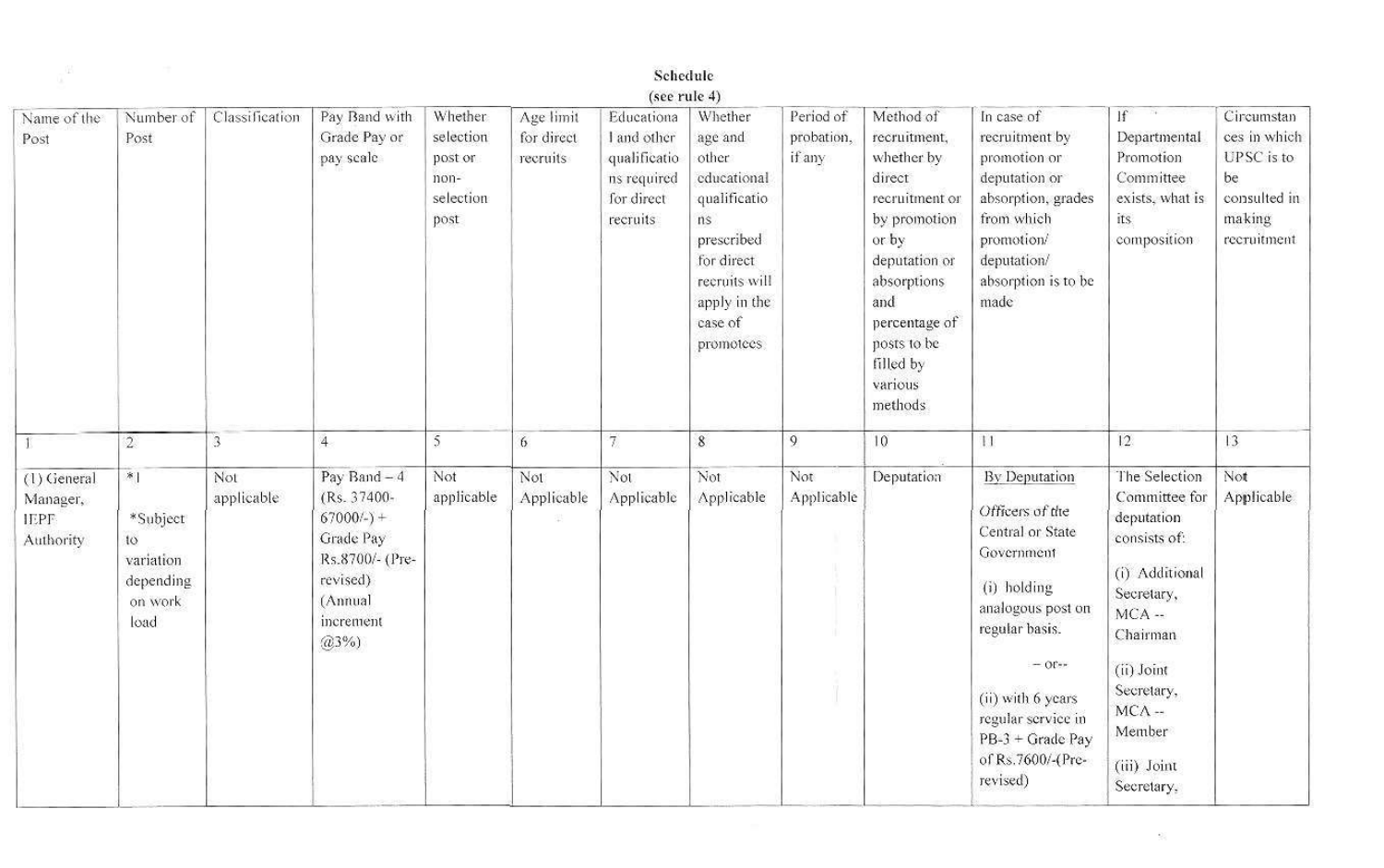|            |                | Establishment         |            |            |            |            |            |            |                 |            |                  |                 |
|------------|----------------|-----------------------|------------|------------|------------|------------|------------|------------|-----------------|------------|------------------|-----------------|
|            |                | Administration/       |            |            |            |            |            |            |                 |            |                  |                 |
|            |                | experience in         |            |            |            |            |            |            |                 |            |                  |                 |
|            |                | Desirable: Having     |            |            |            |            |            |            |                 |            |                  |                 |
|            | Member         |                       |            |            |            |            |            |            |                 |            |                  |                 |
|            | MCA-           | $-0.5$                |            |            |            |            |            |            |                 |            |                  |                 |
|            | Secretary,     | revised)              |            |            |            |            |            |            |                 |            |                  |                 |
|            | (iii) Joint    | of Rs.4800/- (Pre-    |            |            |            |            |            |            |                 |            |                  |                 |
|            | Mender         | PB-2 + Grade Pay      |            |            |            |            |            |            |                 |            |                  |                 |
|            | MCA-           | regular service in    |            |            |            |            |            |            |                 |            |                  |                 |
|            | Secretary,     | (ii) with 2 years     |            |            |            |            |            |            |                 |            |                  |                 |
|            | (ii) Joint     | ់                     |            |            |            |            |            |            |                 |            |                  |                 |
|            | Chairman       |                       |            |            |            |            |            |            |                 |            |                  |                 |
|            | MCA-           | regular basis.        |            |            |            |            |            |            |                 |            |                  |                 |
|            | Secretary,     | analogous post on     |            |            |            |            |            |            |                 |            | load             |                 |
|            | (i) Additional | (i) holding           |            |            |            |            |            |            | revised)        |            | уюм во           |                 |
|            |                | Government            |            |            |            |            |            |            | Rs.5400/- (Pre- |            | depending        | Authority       |
|            | consists of :  | Central or State      |            |            |            |            |            |            | Grade Pay       |            | variation        | <b>HEP</b>      |
|            | deputation     | Officers of the       |            |            |            |            |            |            | $+000168$       |            | *Subject to      | Manager,        |
| Applicable | Committee for  |                       |            | applicable | applicable | applicable | Applicable | Applicable | (Rs. 15600-     | applicable |                  | General         |
| Š          | The Selection  | <u>iolisting Cycl</u> | Deputation | Χòί        | Š          | Not        | ğ          | λğ         | Pay Band - 3    | ğ          | $\overset{*}{=}$ | $(2)$ Assistant |
|            |                | Establishment         |            |            |            |            |            |            |                 |            |                  |                 |
|            | ÷              | Administration/       |            |            |            |            |            |            |                 |            |                  |                 |
|            |                | experience in         |            |            |            |            |            |            |                 |            |                  |                 |
|            |                | Desirable: Having     |            |            |            |            |            |            |                 |            |                  |                 |
|            |                | revised)              |            |            |            |            |            |            |                 |            |                  |                 |
|            |                | of Rs,6600/-(Pre-     |            |            |            |            |            |            |                 |            |                  |                 |
|            |                | PB-3 + Crade Pay      |            |            |            |            |            |            |                 |            |                  |                 |
|            |                | regular service in    |            |            |            |            |            |            |                 |            |                  |                 |
|            |                | (iii) with 10 years   |            |            |            |            |            |            |                 |            |                  |                 |
|            | Member         |                       |            |            |            |            |            |            |                 |            |                  |                 |
|            | MCA-           | $\frac{1}{2}$         |            |            |            |            |            |            |                 |            |                  |                 |

- -

ł,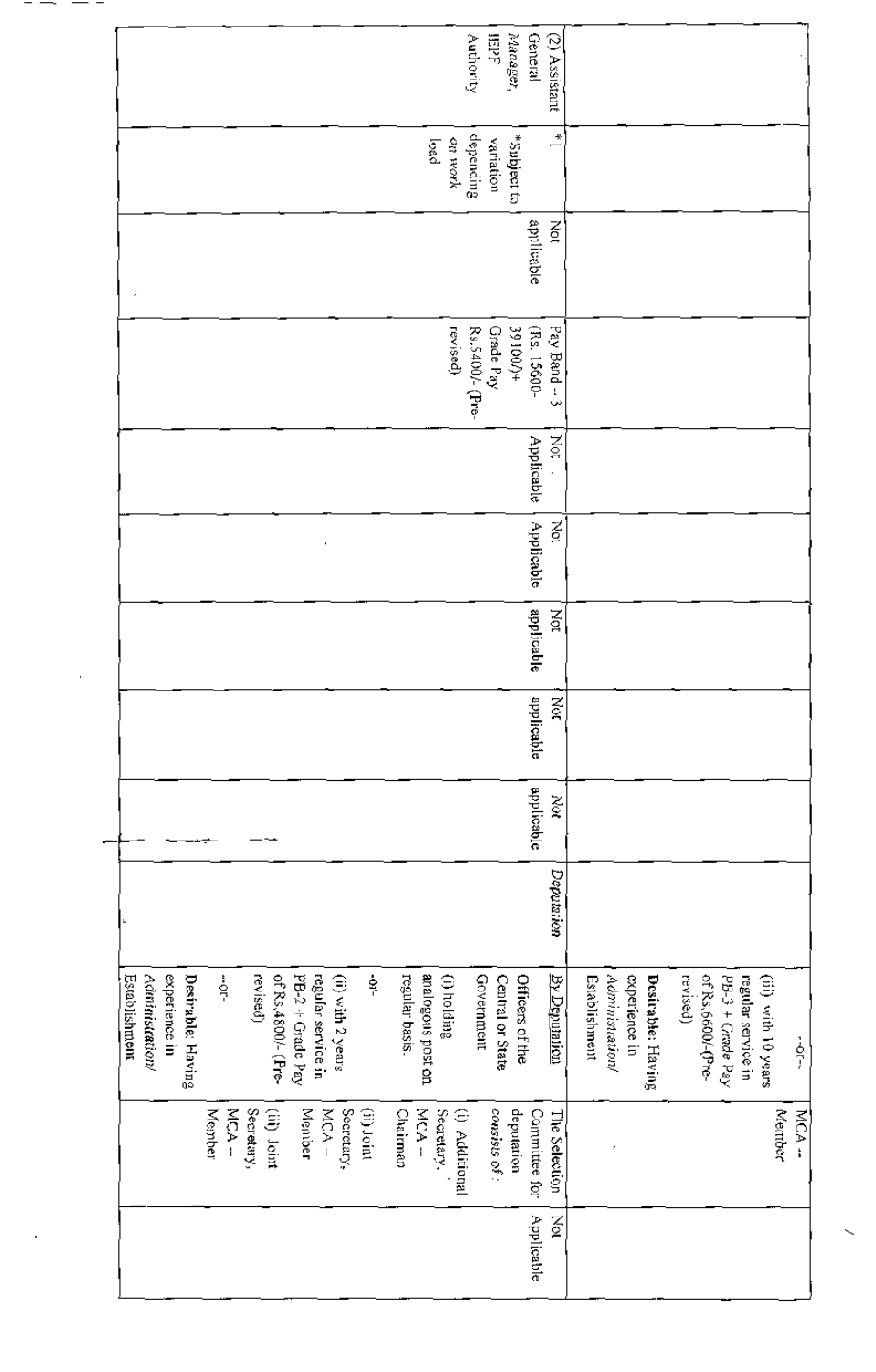## कारपोरेट कार्य मंत्रालय

विनिधानकर्ता शिक्षा और संरक्षण निधि प्राधिकरण (अधिकारियों और अन्य कर्मचारियों की भर्ती, वेतन और सेवा की अन्य निबंधन और शर्तैं) नियम, 2016

[सक्षम प्राधिकारी दवारा अनूमोदित किंतू विधायी संवीक्षा की जानी है]

संक्षिप्त नाम और प्रारंभ - (1) इन नियमों को आईईपीएफ प्राधिकरण (अधिकारियों 1. और अन्य कर्मचारियों की भर्ती, वेतन और सेवा की अन्य निबंधन और शर्तें) नियम, 2016 कहा जाएगां।

(2) ये नियम राजपत्र में प्रकाशन की तारीख को प्रवृत्त होगें।

- 2. परिभाषाएं - (1) इन नियमों में जब तक कि संदर्भ से अन्यथा अपेक्षित न हो -(क)"अधिनियम" से कंपनी अधिनियम, 2013 (2013 का 18) अभिप्रेत है; (ख)"आईईपीएफ प्राधिकरण" से इस अधिनियम की धारा 125 के तहत परिभाषितन्**सा**र प्राधिकरण अभिप्रेत है;
	- (ग) "अनुसूची" से इन नियमों में संलग्न अधिसूची अभिप्रेत है।

(2) उन शब्दों और पदों के जो इसमें प्रयुक्त हैं और परिभाषित नहीं है किंतु अधिनियम में परिभाषित है, वही अर्थ होंगे जो उस अधिनियम में है।

लागू होना - ये नियम इस प्राधिकरण के सभी अधिकारियों और कर्मचारियों पर लागू З. होंगे।

पदों की संख्या, वर्गीकरण और वेतन ग्रेड सहित वेतनमान - इन पदों की संख्या, इसका 4. वर्गीकरण और संबंधित बैंड और ग्रेड वेतन वे होंगे जो इन नियमों के उपाबंध अनूसूची के स्तंभ 2 से 4 में विनिरिष्ट हैं।

भर्ती की पद्धति, अर्हताएं आदि - उक्त भर्ती की पद्धति, अर्हताएं और इससे संबंधित 5. अन्य मामले वे होंगी जो उक्त अनुसूची के स्तंभ 5 से 13 में विनिर्दिष्ट है।

<mark>प्रतिनियुक्ति पर नियुक्ति के लिये प्रक्रिया</mark> - पदों पर प्रतिनियुक्ति पर नियुक्ति करने 6. के लिए जहां कहीं उपरोक्त अनूसूची में विहित हो, करने के लिए निम्नलिखित प्रक्रिया का अनुसरण किया जाएगा-

- (1) आईईपीएफ प्राधिकरण इन पदों के लिए आवेदन आमंत्रित करेगा।
- (2) ऊपर उप नियम 1 के तहत प्राप्त आवेदनों के मूल्यांकन के लिए अनुसूची के स्तंभ 12 के अन्सार चयन समिति का गठन किया जाएगा।

प्रतिनियुक्ति की अवधि- प्रतिनियूक्ति की अवधि, जिसके अंतर्गत इस नियुक्ति से ठीक 7. पूर्ववर्ती केंद्र सरकार के उसी या किसी अन्य संघटन या विभाग में धारित किसी अन्य संवर्ग -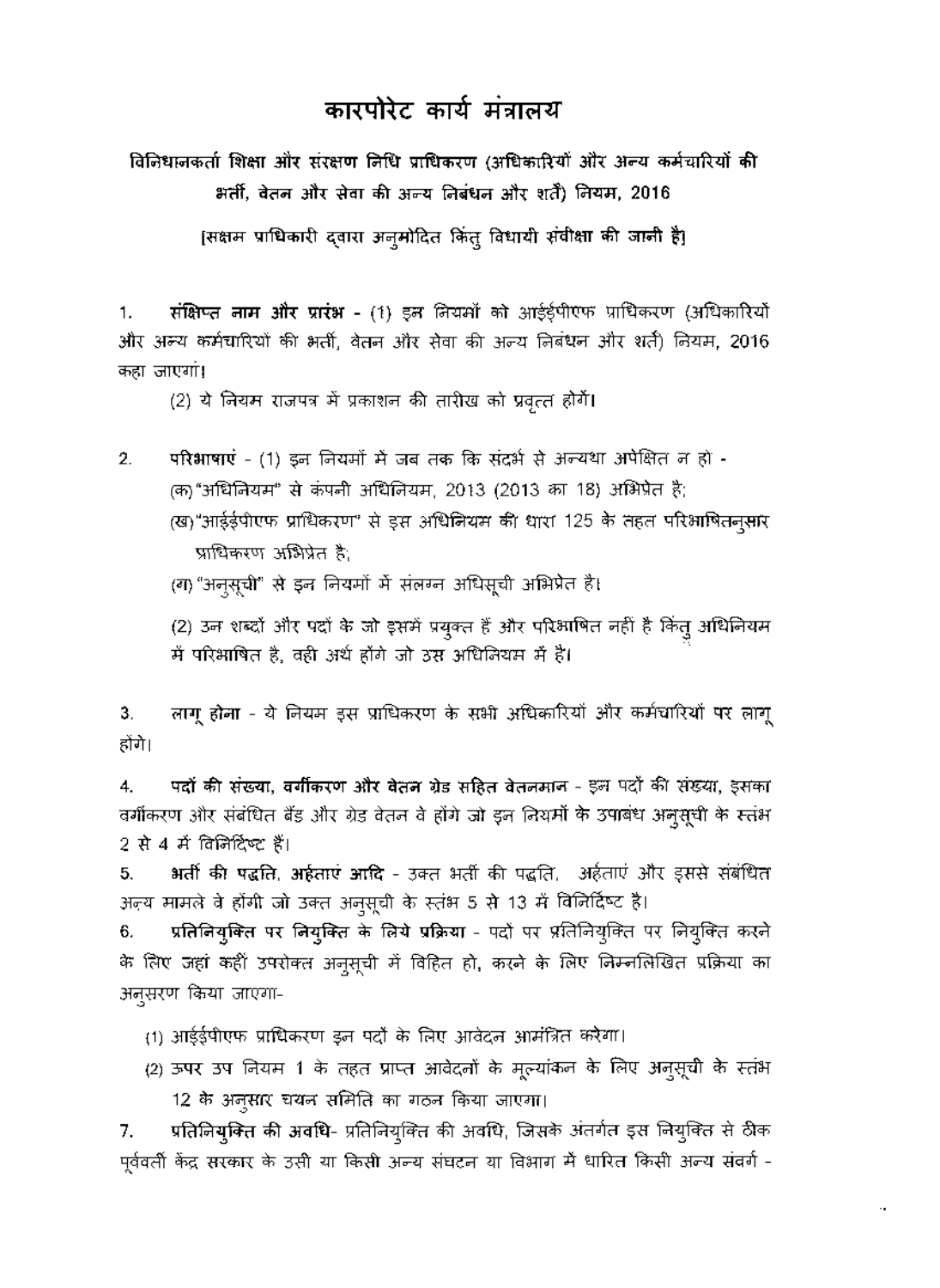बाहयपद पर प्रतिनियुक्ति भी है, 6600/-रुपए से लीधे के ग्रेड वेतन वाले पदों पर प्रतिनियुक्ति प्रारंभ होने की तारीख़ से 3 वर्ष की होगी और 8700/- रु. या ऊपर के ग्रेड वेतन वाले पदों के लिए प्रतिनियुक्ति पांच वर्ष की होगी। प्रतिनियुक्ति की अवधि कार्मिक एवं प्रशिक्षण विभाग द्वारा इस संबंध में जारी दिशा-निर्देशों के अनुसार बढ़ायी जा सकती है।

(2) प्रतिनियुक्ति अधिकारियों की आयु आवेदन प्राप्ति की अंतिम तारीख को 56 वर्ष से अधिक नहीं होनी चाहिए। कार्मिक एवं प्रशिक्षण विभाग दवारा प्रतिनियुक्ति के संबंध में जारी निर्देश आईईपीएफ प्राधिकरण में प्रतिनियुक्ति आधार पर कार्यरत अधिकारियों और अन्य कर्मचारियों के लिए लागू होंगे।

सेवा की शर्ते - प्राधिकरण के अधिकारियों और कर्मचारियों की देतन, भत्ते, छुट्ठी और 8. अन्य सेवाशर्ते ऐसे नियमों और विनियमों के अनुसार विनियमित की जाएंगी जो उस समय केंद्र सरकार के समान वेतनमान वाले अधिकारियों और कर्मचारियों के लिए लागू हों। वास सुविधा - आईईपीएफ प्राधिकरण के अधिकारियों और कर्मचारियों के पास केंद्रीय 9. सरकार दवारा विहित दर के अनुसार मकान किराया भत्ते का दावा करने का विकल्प होगा जो

केंद्रीय सरकार के सदृश वेतनमान के अधिकारियों और कर्मचारियों को लागू होगा।

परंतु यदि वे सामान्य पूल निवास स्थान का पात्र घोषित हैं और वे आवंटित सरकारी ऐसे निवास स्थान का अधिभोग कर रहे हैं तो वे मकान किराए भत्ते के पात्र नहीं होंगे।

अनुशासनिक कार्यवाहियां - प्राधिकरण के अधिकारियों और कर्मचारियों के विरूद्ध 10. अनुशासनिक कार्यवाही की रूपरेखा आईईपीएफ प्राधिकरण के मुख्य कार्यकारी अधिकारी दवारा केंद्रीय सरकार के सदृश वेतन्नआर्मों के अधिकारियों और कर्मचारियों के लिए लागू नियमों और विनियमों के अनुसार अधिसूचित की जाएगी।

 $11.$ निर्रहता - वह व्यक्ति -

> (i) जिसने ऐसे व्यक्ति से जिसका पति या जिसकी पत्नी जीवित है, विवाह किया है; या

> (ii) जिसने अपने पति था अपनी पत्नी के जीवित रहते हुए किसी व्यक्ति से विवाह किया है, उक्त पद पर नियुक्ति का पात्र नहीं होगा:

परंतु यदि केन्द्रीय सरकार का यह समाधान हो जाता है कि ऐसा विवाह ऐसे व्यक्ति और विवाह के अन्य पक्षकार को लागू स्वीथ विधि के अधीन अनुज़ेय है और ऐसा करने के लिए अन्य आधार है तो वह किसी व्यक्ति को इस नियम के प्रवर्तन से छूट दे सकेगी।

शिथिल करने की शक्ति - जहां केन्द्रीय सरकार की यह राय है कि ऐसा करना आदश्यक  $12.$ था ससीचीन है, वहां वह उसके लिए जो कारण हैं, उन्हें लेखबद्ध करके, इन नियमों के किसी उपबंध को किसी वर्ग या प्रवर्ग के व्यक्तियों की बाबत, आदेश दवारा शिथिल कर सकेगी।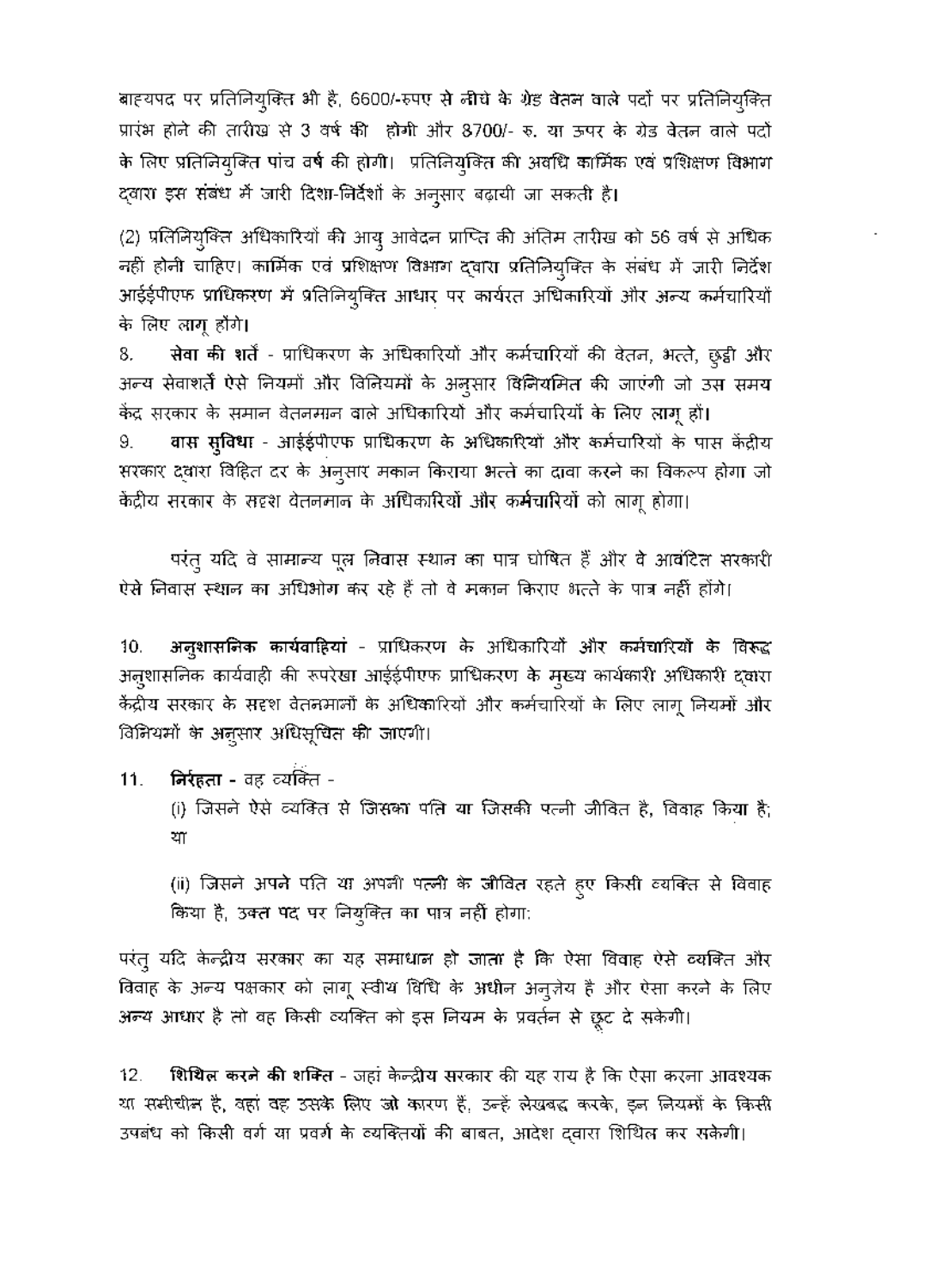| दवारा भरे जाने वाली रिक्त<br>अली की पदति: अली सौधे होगी या                                                            | सहाप्रबंधक<br>प्राधिकरण<br>कर्णाइंडेगर                                                                            | Ξ                      | पद का नाम                                                                                                                                 |         |
|-----------------------------------------------------------------------------------------------------------------------|-------------------------------------------------------------------------------------------------------------------|------------------------|-------------------------------------------------------------------------------------------------------------------------------------------|---------|
| आमेलन दवारा तथा विभिन्न पद्धतियाँ<br>पोन्लति द्वारा या प्रतिनियुक्ति                                                  | 뇐<br><b>STERE</b><br>毕<br>परिवर्तन<br>$01$ .<br>सकता है।<br>किया<br>Allepise.<br>의                                | (2)                    | 印制<br>सिया                                                                                                                                |         |
| 野<br>희                                                                                                                | लायू<br>सङ्क                                                                                                      | $\widehat{\epsilon}$   | दर्गीकरण                                                                                                                                  |         |
| ्घोल्लति या प्रतिनियुक्ति या आमेलन की दशा<br>या आमेलन किया जाएगा<br>में वे श्रेणियाँ जिनसे प्रोन्नति या प्रतिनियुक्ति | रुपए) + ग्रेड वेतन 8700<br>ຈີຣ-4,<br>दर से<br>(वाषिक वेतनवृद्धि 3% की<br>hbit<br>(37,400-67,000/-<br>戽<br>तशोधित) | $\left( 4 \right)$     | वेतन बैंड और ग्रेड वेतन<br>या वेतनमान                                                                                                     |         |
|                                                                                                                       | लागू नहीं                                                                                                         | G                      | चयन अथवा<br>अचयन पद                                                                                                                       | अनुसूची |
| तो उसकी संरचन                                                                                                         | लागू नहीं होता                                                                                                    | $\odot$                | सोमा<br>जाने वाले<br>व्यक्तियों के<br>तीधे अती किए<br>कार अन्                                                                             |         |
| यदि विभागीय प्रोन्तति समिति है                                                                                        | लागू नहीं होता                                                                                                    | $\overline{Q}$         | <b>新 新 新</b><br>अन्य अईताएं<br>शैक्षिक और<br>निविध अपेक्षित<br>व्यक्तियों के<br>जाने वाले                                                 |         |
| भूती करने में किन                                                                                                     | लागू नहीं होता                                                                                                    | $\left( 8 \right)$     | 書書<br>होगी या नहीं<br>शैक्षिक अर्हताएं<br>दशा में लागू<br>व्यक्तियों की<br>प्रोजन्मत<br>आयु और<br>जिए विहित<br>व्यक्तियों के<br>जाने वाले |         |
| सेवा आयोग से परामर्श<br>परियतियां में संघ लोक                                                                         | लागू नहीं होता                                                                                                    | $\widehat{\mathbf{e}}$ | परिवीक्षा की<br>清州<br>अवधि, यदि                                                                                                           |         |

 $\overline{\mathbb{G}}$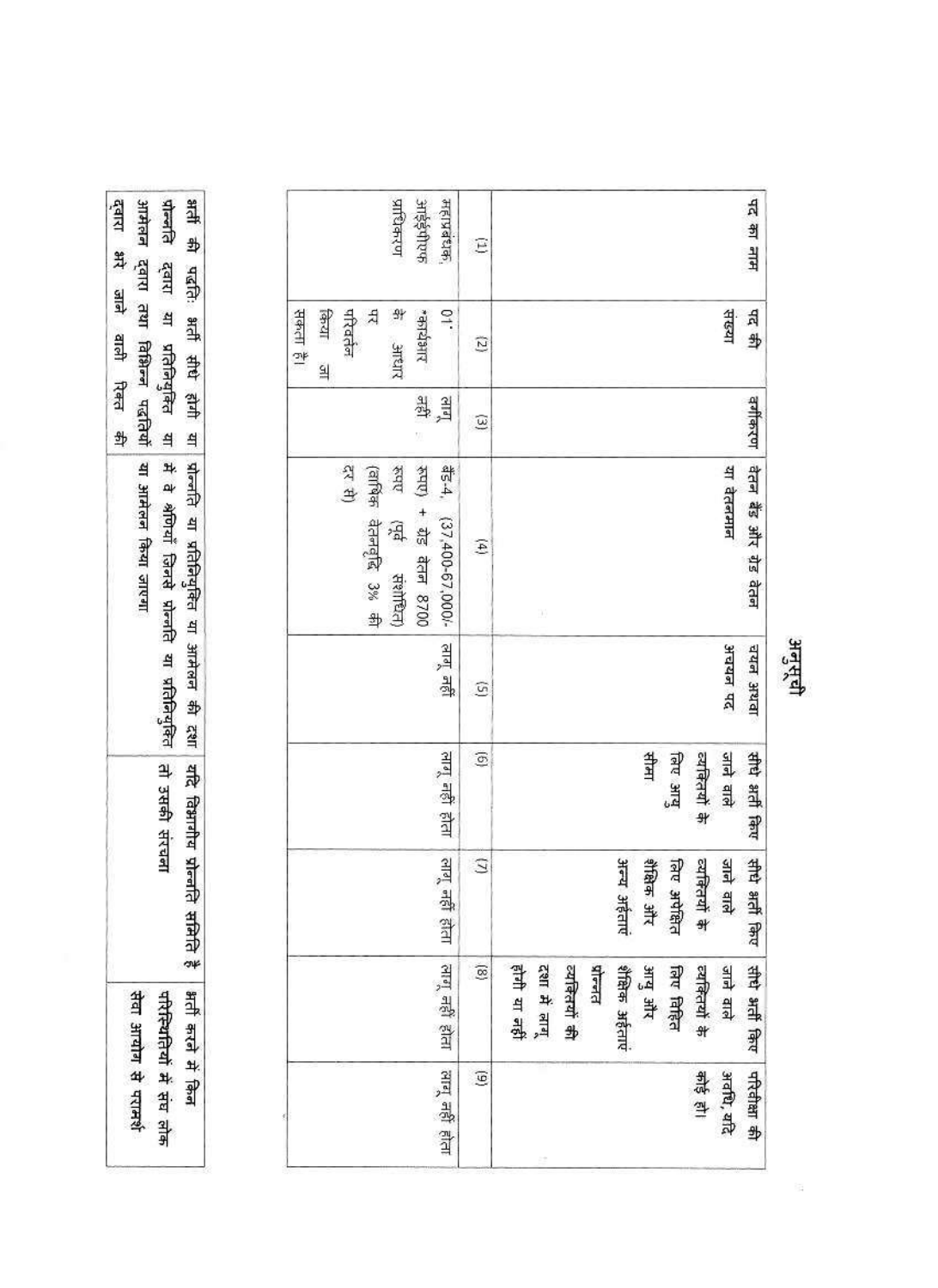| प्रतिशतता।    |         |          |                                                                                    |          |                                         |                                           | किया जाएगा                    |                      |
|---------------|---------|----------|------------------------------------------------------------------------------------|----------|-----------------------------------------|-------------------------------------------|-------------------------------|----------------------|
|               | (01)    |          | $\left(11\right)$                                                                  |          | (12)                                    |                                           | (13)                          |                      |
| प्रतिनियुक्ति |         |          | प्रतिनियुक्ति दवारा                                                                |          | प्रतिमियुक्ति हेतु                      | निम्नलिखित अधिकारी होते:<br>चयन समिति में | लागू नहीं                     |                      |
|               |         |          | अधिकारी:<br>केन्द्रीय सरकार या राज्य सरकारों के                                    | T        | <b>Hatches</b><br>(i) अपर सचिव, एमसीए - |                                           |                               |                      |
|               |         |          | (i) जियमित आधार पर सदृश पदधारण किए                                                 |          |                                         |                                           |                               |                      |
|               |         | 奜        | (ii) वेतन बँड-3, 15600-39100 रुपए + बौड<br>हुए हैं, या                             |          | सदस्य                                   | (ii) संयुक्त सचिव, एमसीए -                |                               |                      |
|               |         |          | वर्ष सेवा की हो; या<br>वेतन 7600 रुपए (पूर्व संशोधित) में 6                        |          |                                         | (iii) संयुक्त सचिव, एमसीए -               |                               |                      |
|               |         |          | (ii) वेतन बैंड-3 + ग्रेड वेतन 6600 रुपए (पूर्व<br>संशोधित) में 10 वर्ष सेवा की हो। |          | सदस्य                                   |                                           |                               |                      |
|               |         |          | <u>वांख्नीय अर्हता: प्रशास</u> निक/स्थापना में अनुभव।                              |          |                                         |                                           |                               |                      |
| A             | पेट की  | वर्गीकरण | वेतन बैंड और ग्रेड वेतन                                                            | चयन अथवा | तीधे अती किए                            | तीये अती किए                              | सीधे अली किए                  | परिवीक्षा की         |
| का नाम        | सम्बन्ध |          | या वेतनमान                                                                         | अचयन पद  | जाने वाले<br>व्यक्तियों के              | जाने वाले<br>व्यक्तियों के                | व्यक्तियों के<br>जाने वाले    | अवधि, यदि<br>कोई हो। |
|               |         |          |                                                                                    |          | 채치<br>क्षा अम्                          | 請明 当<br>जिए अपेक्षित                      | आयु और<br>लिए विहित           |                      |
|               |         |          |                                                                                    |          |                                         | अन्य अहिताएं                              | शैंकिक अर्हताएं<br>प्रोन्चत   |                      |
|               |         |          | Ĩ.                                                                                 |          |                                         |                                           | दशा में लागू<br>व्यक्तियों की | 災                    |
|               |         |          |                                                                                    |          |                                         |                                           |                               |                      |

 $\frac{1}{2}$  ,  $\frac{1}{2}$  ,  $\frac{1}{2}$  ,  $\frac{1}{2}$ 

 $10\%$